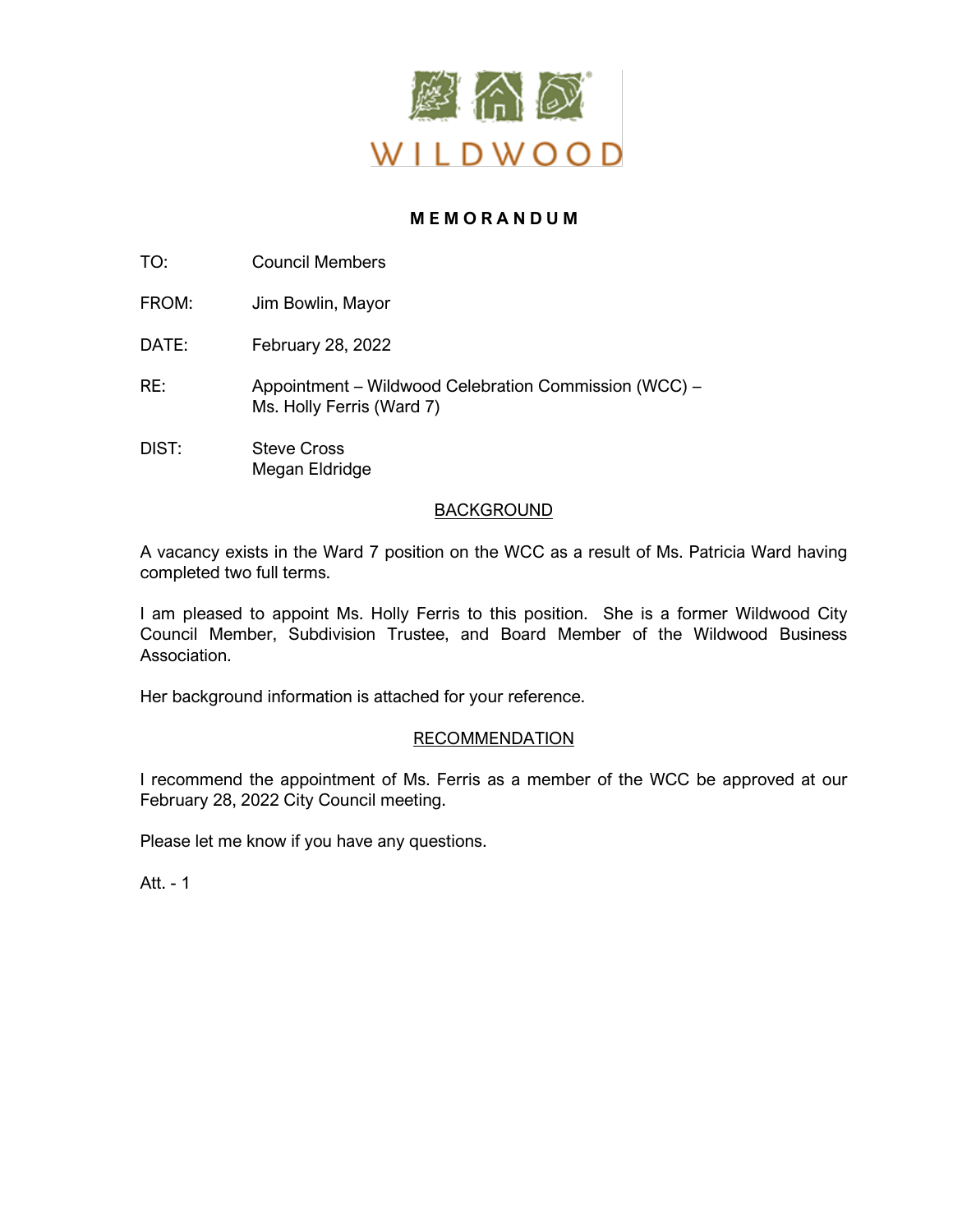# **Print**

# Apply to Serve on Boards and Commissions - Submission #18804

#### Date Submitted: 2/24/2022

# Note:

If you receive an error message after submitting the form, please contact the City Clerk's office at 636-405-2029 or via e-mail at megan@cityofwildwood.com.

### Name:\*

Holly A Ferris

# Address:\*

16009 Nantucket Pointe Ct.

### City, state, and zip code:\*

Wildwood

#### Phone number:\*

3149202877

#### Email address:\*

holly@hollyferris.com

### Ward:\*



#### Occupation:\*

Realtor and Assistant at Gateway Capital Advisors

#### Education:\*

Some college

# Work phone number: